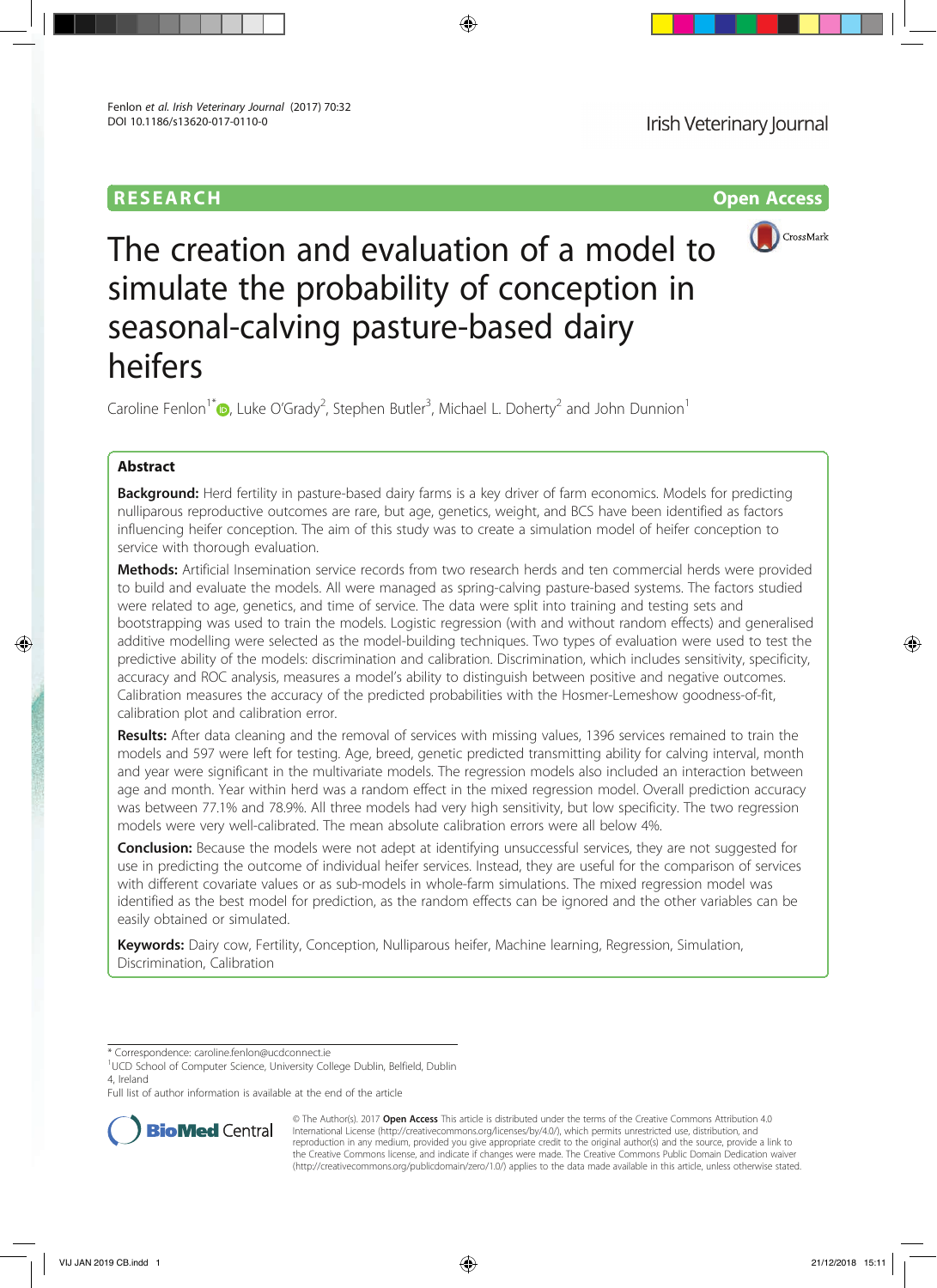#### Background

Herd fertility in pasture-based dairy farms is a key driver of farm economics [1]. The primary goal of reproduction management of both nulliparous heifers and lactating cows is to have animals conceiving in a timely manner to achieve the optimal calving pattern. The factors affecting the reproductive performance of lactating dairy cows have been comprehensively studied, but analyses of heifer fertility have been rare. Careful management of heifer reproduction is important to optimise future production, health and the costs of calf-rearing [2]. It is generally accepted that calving for the first time should occur at 22 to 24 months of age in both seasonal-calving grazing systems [3–5] and year-round calving confinement systems [2, 6] to maximise lifetime productivity.

The reproductive performance of nulliparous animals comprises three major components: the onset of ovarian activity during puberty; expression and detection of oestrus for service; and the outcome of service once performed. The individual effects of age, weight, genetics and management have been identified as significantly impacting the likelihood of conception in the heifer's first breeding season.

Weight and size (and thus nutrition) throughout the development of young animals are important for their later reproductive performance. Greater average growth rates in weight and girth from 30 to 450 days resulted in younger breeding of UK Holstein-Friesian heifers [7]. Increased weaning weight and post-weaning weight gain increased the probability of Angus and Angus-Hereford beef heifers reaching puberty before the start of breeding [8]. The probability of conception at first service also increased with weaning weight.

Higher body weight and BCS at mating start date (MSD) had a positive effect on the proportions of heifers identified as pubertal in herds of Holstein-Friesian heifers and resulted in earlier calving dates [3]. Donovan et al. [9] found that increased pelvic size and withers height had a positive effect on first service conception in Holstein heifers in Florida. Heifers that were heavier at the start of breeding had increased incidence of oestrus and higher pregnancy rates at the end of the season than lighter animals [10].

Age and weight at first breeding are closely correlated [11]. Greater age at MSD has been found to be positively associated with the proportion of Holstein-Friesian heifers identified as pubertal [3]. Conception rates in groups of maiden heifers calving older than 750 days were lower than in younger heifers, with service failure or delays in cyclicity or breeding identified as causes [2]. Age is particularly important in farming systems with restricted calving periods, with heifers ideally conceiving early in the breeding season [4].

Breed and strain interact with age and weight; North American strains of Holstein-Friesian heifers are older

and heavier at puberty than New Zealand Friesian animals [5]. Dairy heifers from a line selected for genetic merit for milk yield and fat/protein yield had poorer conception to first service, a longer interval from first to last service and a greater number of services per conception, compared to a line maintained with UK average yield and fat/protein merit [12].

Few multivariate models have been created to allow prediction of heifer conception. Donovan et al. [9] created a logistic regression model to predict conception at first service. The significant effects were breeding season, oestrus detection method, use of prostaglandin and an interaction between pelvic size and season. Holm et al. used regression to model the effects of age, weight and reproductive tract scoring on pregnancy rate within 50 days. Calendar year, month and heifer age were the most important factors affecting conception rate [13]. Service number and service sire breed, age and inbreeding were also significant, but contributed less to the model. Bergmann and Hohenboken [6] identified the combination of birth date and relative growth rate from weaning to yearling as the best logistic regression model of Angus and Simmental heifer conception within a 63 day breeding season.

Accurate models predicting epidemiological outcomes are useful tools for decision-support and simulation. Validating the predictive ability of the model is an important step in verifying its usefulness. The models described above were evaluated using model deviance [6], goodness-of-fit tests [9] and area under the ROC curve [14]. All of the models were tested on the same data used to train the model. To identify coefficient over- or under-estimation and bias, an independent dataset should ideally be used for model verification [15]. If an external collection of data is not available, resampling techniques such as bootstrapping may be used to aid unbiased model-building. Two types of evaluation are possible for assessing the predictive ability of binary models. *Discrim*ination measures the model's ability to correctly distinguish between positive and negative outcomes and includes tests such as sensitivity and specificity. Calibration tests the accuracy of the predicted probabilities with graphical assessment and overall goodness-of-fit tests [16].

The objective of this study was to create and evaluate a predictive model of conception to AI service in seasonal-calving dairy heifers. The primary aim of this model is as a component in the whole-farm simulation of dairy heifers.

#### **Methods**

#### Data

Records of AI breeding events performed on both research and commercial Irish dairy farms were used in this analysis. 1216 breeding events from 858 heifers were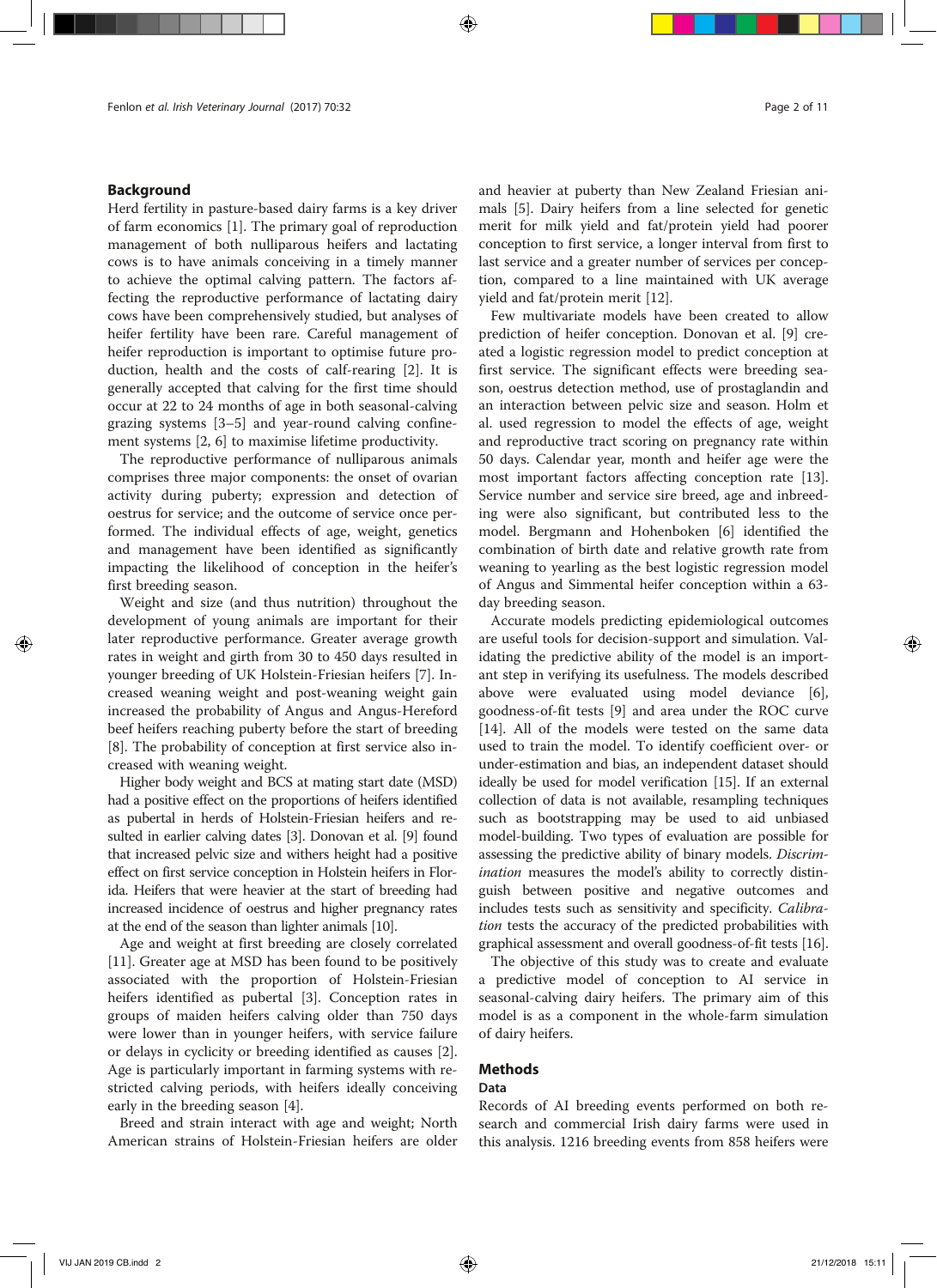sourced from the centralised database at Teagasc's Animal and Grassland Research and Innovation Centre, Moorepark, County Cork, Ireland. The animals included in the dataset were from the Curtins and Ballydague spring-calving research herds from 2001 to 2009, which were representative of Irish grass-based farming systems with a diverse range of cow genetics [17]. An additional 2400 breeding events from 1831 heifers were recorded on ten commercial dairy farms involved in a herd fertility consultancy program operated by the University College Dublin School of Veterinary Medicine [18] from 2009 to 2013. All farms were managed using springcalving pasture-based production systems. On each farm, animals were served to standing oestrus by a single AI operator. No bull services were included in the records from the research herds. Bull services performed after the initial period of artificial insemination in the commercial herds were managed in the same way as the AI services but were not included in the study.

# Data cleaning and calculations Service dates

All of the service events used in this study were performed from April to July. The details provided for each service were calendar date, service number, days since the previous service and service sire. Service number was categorised with values ≥3 grouped together. The number of days since the previous service (inter-service interval) was grouped into the following bins:  $\leq 17$ ; 18– 24; 25–35; 36–48; and ≥49 days.

To confirm the outcome of each service, the time between the date of the service and the following calving date was calculated. Where the calving was not identified as an abortion and the proposed gestation length was too short (< 267 days), the gestation lengths of earlier services were tested. If one of the earlier services was more closely aligned with a normal gestation length, it was marked as positive and later services were removed  $(N = 115)$ . If the proposed gestation length was too long ( $>$  300 days), the final service was removed ( $N = 166$ ); it was assumed that the service was either unsuccessful or resulted in embryonic loss followed by another, unrecorded, conceiving service. Final services marked as negative but followed by calving within  $282 \pm 15$  days were changed to positive.

Services occurring less than three days after the previous service, which were assumed to occur during a single oestrus, were removed  $(N = 101)$ . Breeding seasons where animals were repeatedly bred after short intervals were identified as animals with potential ovarian issues and removed from the dataset  $(N = 13)$ . Service numbers and inter-service intervals were recalculated after changes were made. Carryover services for non-pregnant heifers outside of the range of the spring breeding season were removed  $(N = 574)$ .

This analysis concerns the prediction of service success, and thus assumes that the corrected service events were performed at genuine oestrus events.

#### Breed and genetics

Records on percentage primary breeds were available, with Holstein and Friesian being the most predominant. Other breeds were: Friesian cross; Jersey and Jersey cross; Montbéliarde; Normande; Norwegian Red; and other minor breeds. Predicted transmitting ability (PTA) values used in the calculation of the Irish national breeding programme Economic Breeding Index values were available for the heifers in the data set. These included the fertility subindex and PTAs for calving interval (CIV), survival, milk production, and fat and protein yield and composition. A description of how the individual PTA traits contribute to each of the sub-indexes is available from the Irish Cattle Breeding Federation website [19]. Details on the individual calculation of PTA and economic weightings are described by Berry et al. [20].

## Model-building

All analyses were carried out using the R statistical programming language [21].

An initial univariate analysis was conducted, using logistic regression, to screen candidate variables for inclusion in the multivariate models and to test for nonnormal relationships with the dependent likelihoods.

A randomly-selected 70% of the available data was used to train the multivariate models, with the other 30% held back to evaluate the predictive ability of the models. The "createDataPartition" function (from the R caret package [22]) was used to retain equal conception rates across the two datasets. The models without random effects were built using the bootstrapping resampling technique from the same package, with 2000 iterations.

Two different forms of regression analysis were used to model the likelihood of conception to service in heifers. Logistic regression, with and without random effects, is one of the most popular techniques for modelling binary outcomes. Generalised additive models are an extension of regression with fewer assumptions about the data, but reduced interpretability. Both techniques predict the probability of the event occurring, which can then be transformed to a binary outcome using a threshold probability.

#### Logistic regression

Binary logistic regression [16] (R function "glm" [21]) is a generalisation of simple linear regression designed to model the effect of independent variables on the probability of the modelled outcome occurring. Logistic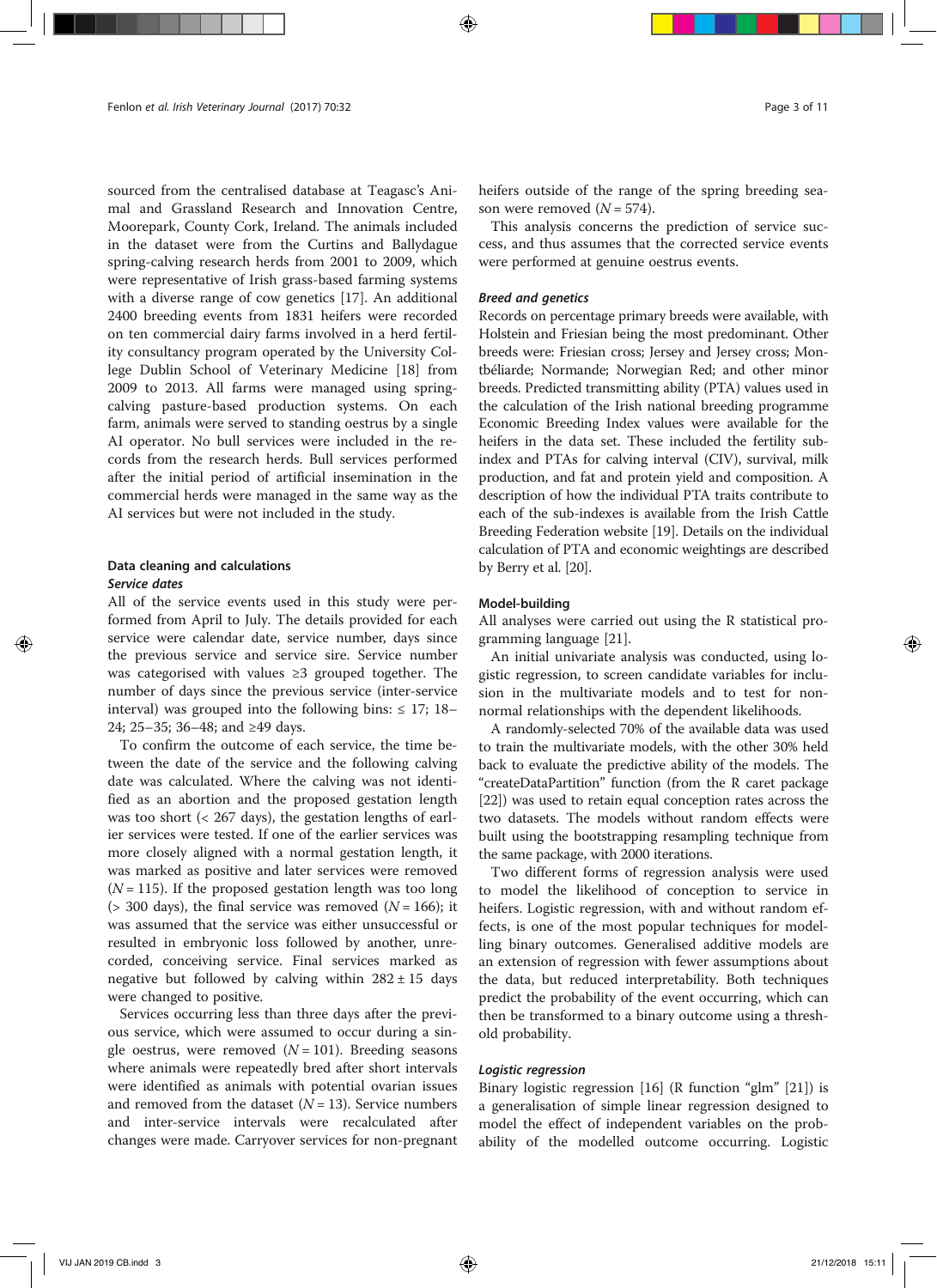regression assumes all independent variables are normally distributed and not strongly correlated. Regression analysis allows for interactions between independent variables to be included in the model.

The available factors were all considered for inclusion in the multivariate logistic regression model (LR). The model was created using the variables with  $P \le 0.2$  in the univariate analysis. It was then refined by removing variables not significant with  $P > 0.2$  (using the R "drop1" function) and adding variables or interactions of clear biological importance with  $P \le 0.05$  ("add1" function). This was repeated until no more factors were available to improve the model. Two-way interactions of model components were considered in the same way. To test the linearity of the continuous effects with respect to the logit probability of conception, a model containing only the continuous effects and interactions with their log was created. Significant terms  $(P < 0.05)$  indicate nonlinear relationships.

#### Mixed logistic regression

Random effects can be incorporated into logistic regression to account for the influence of unmeasurable events or global effects. All factors potentially impacting conception in an unquantified way were considered for inclusion as random effects in a mixed logistic regression model (MLR), using the "lme4" R package (Bates, Maechler, Bolker, & Walker, 2015): cow, service sire, year of service and herd.

#### Generalised additive model

Similarly to logistic regression modelling, generalised additive modelling (GAM) can be carried out on dependent variables from a range of distributions. The independent variables may be estimated using smoothing functions, however, thus relaxing the basic regression assumptions about the relationship between the predictors and the dependent variable [23]. Basic generalised additive models do not explicitly model interactions.

#### Variable importance

Rankings of the variables included in the bootstrapped logistic regression and generalised additive model were calculated based on the magnitude of each variable's contribution to the prediction ("varImp" caret package function). The variables in the mixed logistic regression were ranked by the P-value for their inclusion in the model.

## Model evaluation

As the aim of this study was to create the best simulation model of heifer conception to service, the predictive ability of the models was evaluated based on discrimination and calibration.

#### Discrimination

Discrimination measures the ability of a model to accurately distinguish between positive and negative outcomes. The probabilities predicted by each model were transformed into binary predictions of conception with the standard discrimination threshold (50%) as the cutoff between negative and positive outcomes. The actual and predicted outcomes were tabulated in a confusion matrix. From this, the discrimination metrics sensitivity, specificity, positive predictive value (PPV) and negative predictive value (NPV) were calculated. The overall prediction accuracy was also calculated. The Matthews correlation coefficient (MCC) was calculated to compare the performance of the models with a random classifier [24]. It ranges from −1 (completely inaccurate predictions) to +1 (completely accurate predictions), with 0 indicating the same performance as a random predictor.

For each model, the receiver operating characteristic (ROC) curve was created by plotting the tradeoff between sensitivity and 1 – specificity as the discrimination threshold is altered (ROCR R package [25]). The area under the ROC curve (AUC) indicates the probability that the model will predict a higher probability for a randomly-chosen positive instance than for a randomlychosen negative instance. The optimal discrimination threshold was determined from the ROC curves and then used to reclassify the binary predictions and recalculate the other discrimination statistics. Using the optimal threshold minimises classification error when using a model to predict the outcome of a service.

#### **Calibration**

Calibration measures the accuracy of the model's predicted probabilities, without consideration of the ultimately predicted outcome [16]. This is typically carried out by grouping similar records and comparing the mean predicted probabilities to the mean rates of occurrence within each group.

The Hosmer-Lemeshow test [26] was used to evaluate the overall goodness-of-fit of the model predictions. The test, performed using the "hoslem.test" function of the ResourceSelection package [27], splits the observations (sorted by predicted probability) into ten equal-sized groups of risk and compares the observed number of events to the mean predicted number of events within each group. The result has a chi-square distribution. The alternative hypothesis of the test is that the model does not fit the data in question correctly.

For each set of model predictions, the observations were grouped into 15 equi-interval bins and the mean predicted probability was plotted against the proportion of true events within each group. The number of bins was chosen to allow for groups of reasonable size, while still maintaining low within-group probability variation.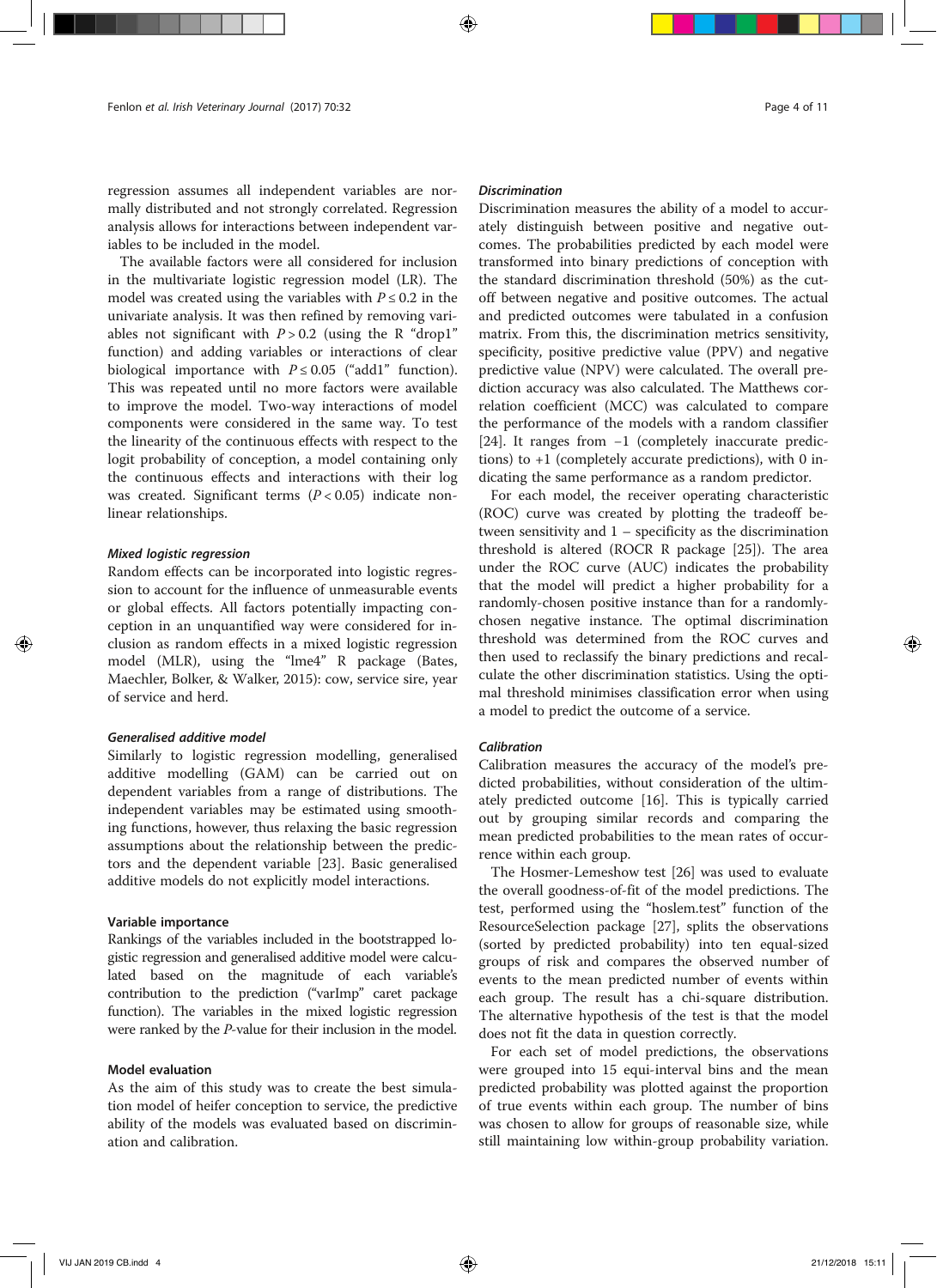Groups containing less than 10 records were not plotted. Confidence intervals for the proportions in calf were calculated using the F distribution, in the "calibration.plot" function of the PresenceAbsence R package [28]. The "val.prob" function from the rms [29] R package was used to perform a chi-square test to evaluate the "unreliability" of the calibration line: whether the line fitted to the calibration points differed from the 45° line indicating perfect prediction (i.e. intercept  $= 0$  and slope  $= 1$ ).

The difference between the predicted probability of conception and the true outcome (1 or 0) was calculated for each of the service records, which were then discretised into equal-sized groups sorted by predicted probability. The average group deviances were generated using the "binned.resids" function of the arm package [30]. The absolute group deviance values were averaged to find the mean absolute calibration error (MACE), a measure of overall predictive error.

## Results

After cleaning and the removal of breeding records with missing values, 1993 service records from 1608 heifers remained for use in training and testing the multivariate models. Missing values in breed and calving interval PTA were the primary causes of data loss. Of these services, 1549 (77.7%) resulted in conception. Additional descriptive statistics, displayed by herd, are summarized in Table 1. 1396 randomly selected records were used to build the models, with the remaining 597 records held back for evaluation.

#### Univariate results

Age (measured in days) was found to be statistically significant, with an increase of 10 days resulting in a 3% reduction in the likelihood of a successful service. Services

carried out in May were 1.6 times more likely to be successful than those in April, but no other months were significantly different. Neither the service number nor interservice interval showed any statistical significance. Longer CIV PTAs (i.e., poorer merit) resulted in a lower probability of conception, decreasing by 7% for every interval increase of one day. Greater fertility sub-index and survival PTA values also increased conception likelihood. Breed was significant, with heifers of other minor breeds less than half as likely (0.47) to conceive as Holstein heifers at a given service. No other breed categories were significantly different from Holstein in the univariate analysis.

### Multivariate models

The factors identified as significant in stepwise logistic regression analysis of the full dataset were: age; breed; CIV PTA; month; and year. A significant interaction between age and the month of service was included in LR and MLR. The continuous variables in the LR model were confirmed to be linear in respect of the logit likelihood of conception.

Year was instead used as a random effect in the mixed logistic regression model, nested within herd. The mean of every random effect is 0. The standard deviation of the random effect was 0.78.

Variable importance rankings for the three models are presented in Table 2. The GAM modelled a subset of the variables and did not explicitly include interactions. Year was highly important in LR and GAM, with several years in the top five ranking for both. Calendar month was important in all three models. May was the most important value in GAM, while June/July ranked first for MLR and fourth for LR. Breeding events in May were less important for LR and MLR, ranking tenth and fifth,

Table 1 Descriptive statistics by herd (mean, with SD in parentheses where appropriate)

|                                   | Research Herds   |                  | Commercial Herds |                  |                  |                  |                  |                  |                  |                  |                  |                  |
|-----------------------------------|------------------|------------------|------------------|------------------|------------------|------------------|------------------|------------------|------------------|------------------|------------------|------------------|
|                                   |                  | $\overline{2}$   |                  | 2                | 3                | 4                | 5                | 6                | 7                | 8                | 9                | 10               |
| Years                             | 10               | 10               | 5                | 5                | 5                | 4                | 5                | 5                | $\overline{4}$   | 5                | $\overline{4}$   | $\overline{4}$   |
| Herd size                         | 42.80<br>(20.44) | 26.60<br>(21.87) | 40.20<br>(6.06)  | 11.00<br>(7.35)  | 29.80<br>(9.58)  | 15.50<br>(2.89)  | 14.40<br>(4.93)  | 12.00<br>(5.52)  | 17.50<br>(4.20)  | 28.80<br>(3.56)  | 16.25<br>(6.85)  | 9.00<br>(6.00)   |
| Services per<br>lactation         | 1.27<br>(0.52)   | 1.33<br>(0.65)   | 1.24<br>(0.47)   | 1.18<br>(0.47)   | 1.20<br>(0.43)   | 1.29<br>(0.55)   | 1.31<br>(0.52)   | 1.20<br>(0.40)   | 1.06<br>(0.23)   | 1.10<br>(0.30)   | 1.14<br>(0.39)   | 1.42<br>(0.77)   |
| Service conception<br>rate $(\%)$ | 76.94<br>(42.16) | 73.24<br>(44.33) | 90.76<br>(29.01) | 61.54<br>(49.03) | 72.63<br>(44.71) | 68.75<br>(46.64) | 60.64<br>(49.12) | 88.89<br>(31.65) | 85.14<br>(35.82) | 87.34<br>(33.36) | 78.38<br>(41.45) | 80.39<br>(40.10) |
| In calf within 84 d<br>(% )       | 95.53<br>(5.59)  | 97.16<br>(4.05)  | 94.32<br>(3.87)  | 59.43<br>(42.01) | 78.46<br>(9.23)  | 85.30<br>(11.31) | 77.34<br>(21.08) | 89.33<br>(15.35) | 86.57<br>(10.30) | 92.40<br>(2.71)  | 88.69<br>(13.93) | 94.64<br>(6.84)  |
| Age at service (d)                | 447 (30)         | 455 (45)         | 440 (33)         | 537 (79)         | 464 (58)         | 488 (57)         | 475 (61)         | 445 (18)         | 493 (68)         | 461 (61)         | 518 (53)         | 463 (72)         |
| Monthly services (%)              |                  |                  |                  |                  |                  |                  |                  |                  |                  |                  |                  |                  |
| April                             | 65.65            | 50.30            | 37.18            | 50.00            | 32.14            | 26.58            | 63.22            | 32.35            | 5.63             | 48.05            | 63.89            | 40.00            |
| May                               | 27.70            | 36.14            | 61.54            | 7.81             | 56.55            | 41.77            | 22.99            | 66.18            | 80.28            | 50.65            | 27.78            | 31.11            |
| June                              | 5.88             | 12.05            | 1.28             | 32.81            | 10.12            | 18.99            | 13.79            | 1.47             | 14.08            | 1.30             | 8.33             | 24.44            |
| July                              | 0.76             | 1.51             | 0.00             | 9.38             | 1.19             | 12.66            | 0.00             | 0.00             | 0.00             | 0.00             | 0.00             | 4.44             |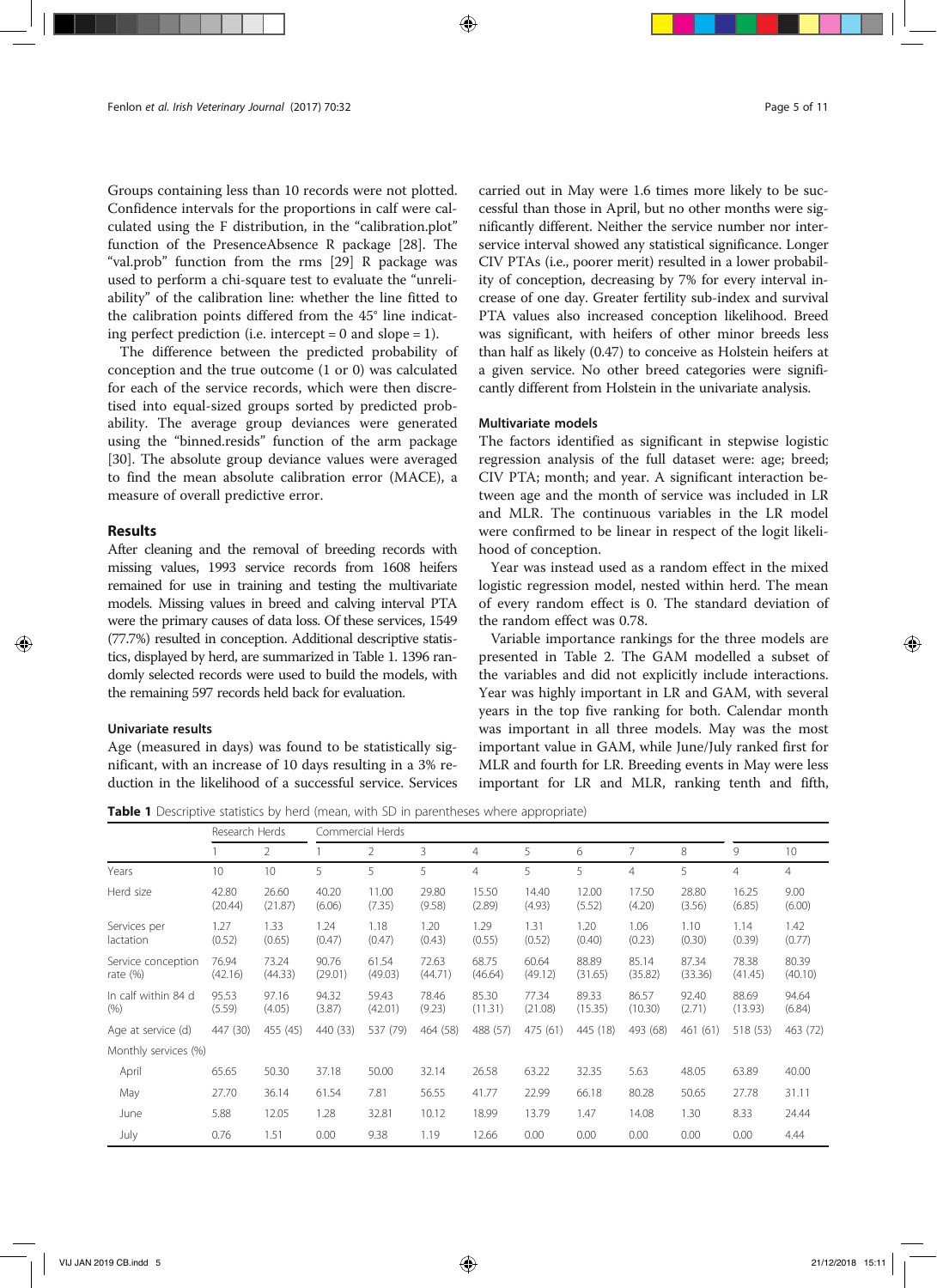Table 2 Variable importance ranking for the models of heifer conception

|    | LR                                | GAM               | <b>MLR</b>             |
|----|-----------------------------------|-------------------|------------------------|
| 1  | Year: 2003                        | Month: May        | Month: June/July       |
| 2  | Year: 2008                        | Year: $\geq 2013$ | <b>CIV PTA</b>         |
| 3  | Year: 2004                        | Year: 2011        | Age * Month: June/July |
| 4  | Month: June/July                  | Breed: HO         | Breed: NR              |
| 5  | Age * Month: June/July Year: 2005 |                   | Month: May             |
| 6  | Breed: NR                         | Year: 2012        | Breed: MO              |
| 7  | Year: $\geq$ 2013                 | Month: June/July  | Age * Month: May       |
| 8  | <b>CIV PTA</b>                    | Age               | Breed: other           |
| 9  | Year: 2012                        | CIV PTA           | Breed: NO              |
| 10 | Month: May                        | Year: 2009        | Breed: HO              |
| 11 | Year: 2005                        | Year: 2010        | Breed: JE              |
| 12 | Breed: NO                         | Year: 2006        | Breed: JEX             |
| 13 | Breed: HO                         |                   | Breed: FRX             |
| 14 | Year: 2002                        |                   | Age                    |
| 15 | Age * Month: May                  |                   |                        |
| 16 | Breed: JE                         |                   |                        |
| 17 | Breed: MO                         |                   |                        |
| 18 | Year: 2009                        |                   |                        |
| 19 | Year: 2010                        |                   |                        |
| 20 | Age                               |                   |                        |
| 21 | Year: 2007                        |                   |                        |
| 22 | Breed: FRX                        |                   |                        |
| 23 | Breed: JEX                        |                   |                        |
| 24 | Year: 2011                        |                   |                        |
| 25 | Breed: other                      |                   |                        |
| 26 | Year: 2006                        |                   |                        |

Legend: LR logistic regression model, GAM generalised additive model, MLR mixed logistic regression model, CIV calving interval PTA (days), FRX Friesian cross, HO Holstein, JE Jersey, JEX Jersey cross, MO Montbeliarde, NO Normande, NR Norwegian Red

\* indicates an interaction between two variables

respectively. In GAM, June/July ranked seventh. Age was the eighth most important variable in GAM and ranked 20th and 14th in LR and MLR, respectively. The interaction between age and June/July breeding was third in MLR and fifth in LR, while the interaction with May ranked seventh and 15th in MLR and LR, respectively. Holstein, at position four, was the only breed modelled by GAM. Norwegian Red was the breed with the most importance in LR (sixth) and MLR (fourth). Friesian cross was the least important variable in MLR and other breeds were second last (25) in LR. The CIV PTA ranked between second (MLR) and ninth (GAM) in importance.

#### Evaluation

Results of the discrimination tests are presented in Table 3. Using the standard 50% discrimination

Model LR GAM MLR Standard 50% threshold (%)

Table 3 Results of discrimination tests for the models of heifer

conception

| Sensitivity                      | 97.20   | 100.00 | 99.14 |
|----------------------------------|---------|--------|-------|
| Specificity                      | 6.77    | 0.00   | 8.27  |
| PPV                              | 78.43   | 77.72  | 79.04 |
| <b>NPV</b>                       | 40.91   | 0.00   | 73.33 |
| Accuracy                         | 77.05   | 77.72  | 78.89 |
| Matthews correlation coefficient | 0.09    | 0.00   | 0.20  |
| Optimal thresholds (%)           | 35.12   | 60.47  | 52.63 |
| Sensitivity                      | 99.78   | 99.57  | 98.71 |
| Specificity                      | 0.00    | 5.26   | 10.53 |
| <b>PPV</b>                       | 77.68   | 78.57  | 79.38 |
| <b>NPV</b>                       | 0.00    | 77.78  | 70.00 |
| Accuracy                         | 77.55   | 78.56  | 79.06 |
| Matthews correlation coefficient | $-0.02$ | 0.17   | 0.21  |
| <b>AUC</b>                       | 0.66    | 0.64   | 0.71  |

Legend: LR logistic regression model, GAM generalised additive model, MLR mixed logistic regression model, PPV positive predictive value, NPV negative predictive value, AUC area under the ROC curve

threshold, all three models had very high sensitivity, ranging from 97.2% (LR) to 100.0% (GAM). Specificity was very low, ranging from 0.0% (GAM) to 8.3% (MLR). Overall prediction accuracy was between 77.1% (LR) and 78.9% (MLR). The models all had high PPV, indicating that most of the breeding events predicted to result in conception actually did so. NPV ranged from 0.0% (GAM) to 73.3% (MLR), indicating the proportion of services predicted to fail which actually did fail. The Matthews correlation coefficient for the GAM was 0, indicating that its predictions were no better than random. LR and MLR were somewhat better, with MCC of 0.1 and 0.2. Altering the discrimination threshold to minimise false positives and negatives did not greatly alter the sensitivity or specificity of LR or GAM. However, the specificity of MLR improved to 10.5% and the MCC of LR declined to −0.02, while GAM and MLR improved to 0.17 and 0.21. The ROC curves for each model are shown in Fig. 1. All three models performed better than the diagonal line signifying a random predictor. The MLR model was consistently the furthest above the diagonal. At 0.71, the AUC for MLR was the highest of the three models.

Calibration results are presented in Table 4. Fig. 2 display the calibration plots for the three models. All three models were well-calibrated. LR had one small group above the upper confidence interval, indicating some underprediction of the group's average conception probability, while GAM had one larger group above the confidence interval. All MLR groups were within the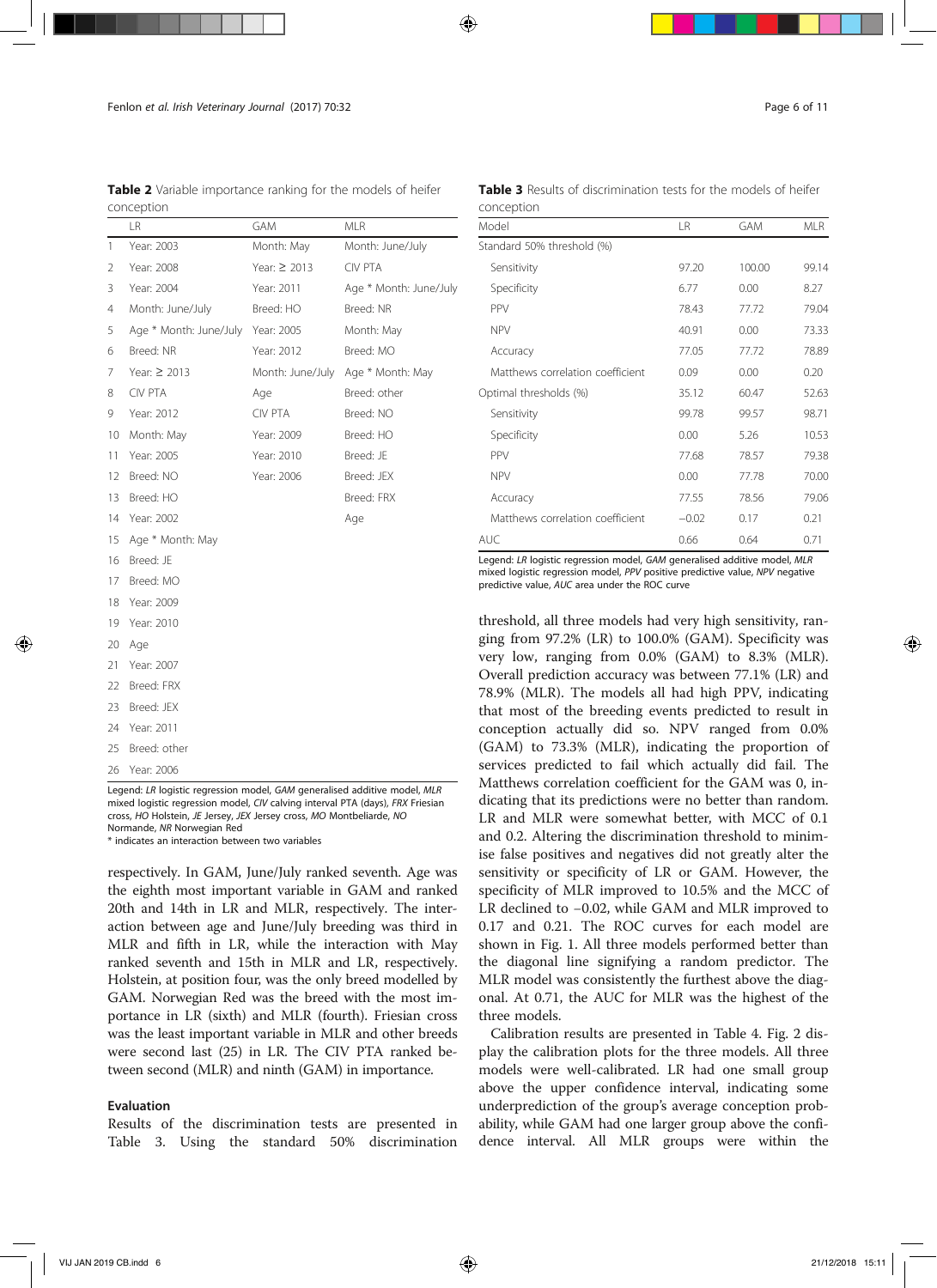

confidence interval bounding well-calibrated predictions. The unreliability test found no significant differences between the calibration lines and the diagonal representing perfect prediction of the grouped probabilities. All three models passed the Hosmer-Lemeshow test with  $P > 0.05$ , indicating no significant difference between the observed and predicted proportions of services resulting in conception. LR had the highest MACE (3.76%) while MLR had the lowest (2.98%). This indicates that, on average, the models were capable of predicting the probability of a service resulting in conception with a high degree of accuracy.

### **Discussion**

To the best of the authors' knowledge, this is the first presentation of a comprehensively-evaluated predictive model of heifer conception to service. It is also the first known description of generalised additive modelling as a modelling technique for this application. In addition to the discrimination methods commonly used to evaluate data mining results, lesser-known calibration techniques were used to measure the accuracy of the predicted probabilities. To minimise the likelihood of bias and overfitting, data splitting and bootstrapping were employed to train and test the models.

Table 4 Results of calibration tests for the models of heifer conception

| Model                 | ΙR   | GAM  | MI R |
|-----------------------|------|------|------|
| $HL$ <i>p</i> -value  | 0.58 | 0.73 | 0.82 |
| MACE (%)              | 3.76 | 3.05 | 2.98 |
| Unreliability p-value | 0.80 | 0.61 | 0.59 |

Legend: LR logistic regression model, GAM generalised additive model, MLR mixed logistic regression model, HL Hosmer-Lemshow goodness-of-fit test, MACE mean absolute calibration error

The variables included in the models agree with previous findings. Ettema and Santos [2] found that conception rates in groups of maiden heifers calving at older than 750 days were lower than those of younger heifers. Kuhn et al. [13] observed the maximum conception rate at 15 months of age, with month discretised as a categorical variable. Heifers aged 26 months at breeding were 13% less likely to conceive than those aged 15 months. The present study's predicted conception rate declined linearly with increasing age and interacted with the month of service. Services performed in April had a 0.5% higher probability of conception to service for 19-month-old heifers (the 95th age percentile in our dataset) than for 15-month-olds, while probabilities of conception for services conducted in May and later months were 4.5% and 14.4% lower, respectively. Second- and third-order polynomial functions of age were also considered, but none improved the model and the untransformed age was confirmed to be linear in respect to the probability of conception. In contrast to these findings, age was not significant in the model of conception to first service created by Donovan et al. [9] or the model of conception during a breeding season built by Holm et al. [14].

All of the services in this study were performed within a short breeding season from April to July, removing the utility of analysing the effect of season. However, calendar month was found to be significant, with later months resulting in a higher probability of conception for services with otherwise identical traits. The probability of conception to first service was higher for services performed during the summer in the study of Donovan et al. Kuhn et al. found month to be significant but grouping by season resulted in more distinct variation. The age by calendar month interaction was similar to the interaction between age and season identified by Ettema and Santos [2].

Breed was not identified in any previous multivariate models of conception, which were all carried out using various strains of Holstein heifers. The only genetic traits that have been studied in relation to heifer conception are merit for milk yield and milk composition [12]. Genetic selection for increased milk yield has been linked with a reduction in genetic merit for fertility [31]. In the present study, decreased CIV PTA (i.e. a genetic propensity for shorter calving intervals) resulted in an increased probability of conception. This also agrees with the various indicators of improved reproductive efficiency identified by Cummins et al. [32].

Previous studies modelling heifer fertility did not focus on predictive ability. The AUC values for various models of pregnancy within the heifer's first breeding season [14] ranged from 0.51 to 0.67, similar to the present study's range of 0.64 to 0.71. Donovan et al. [9]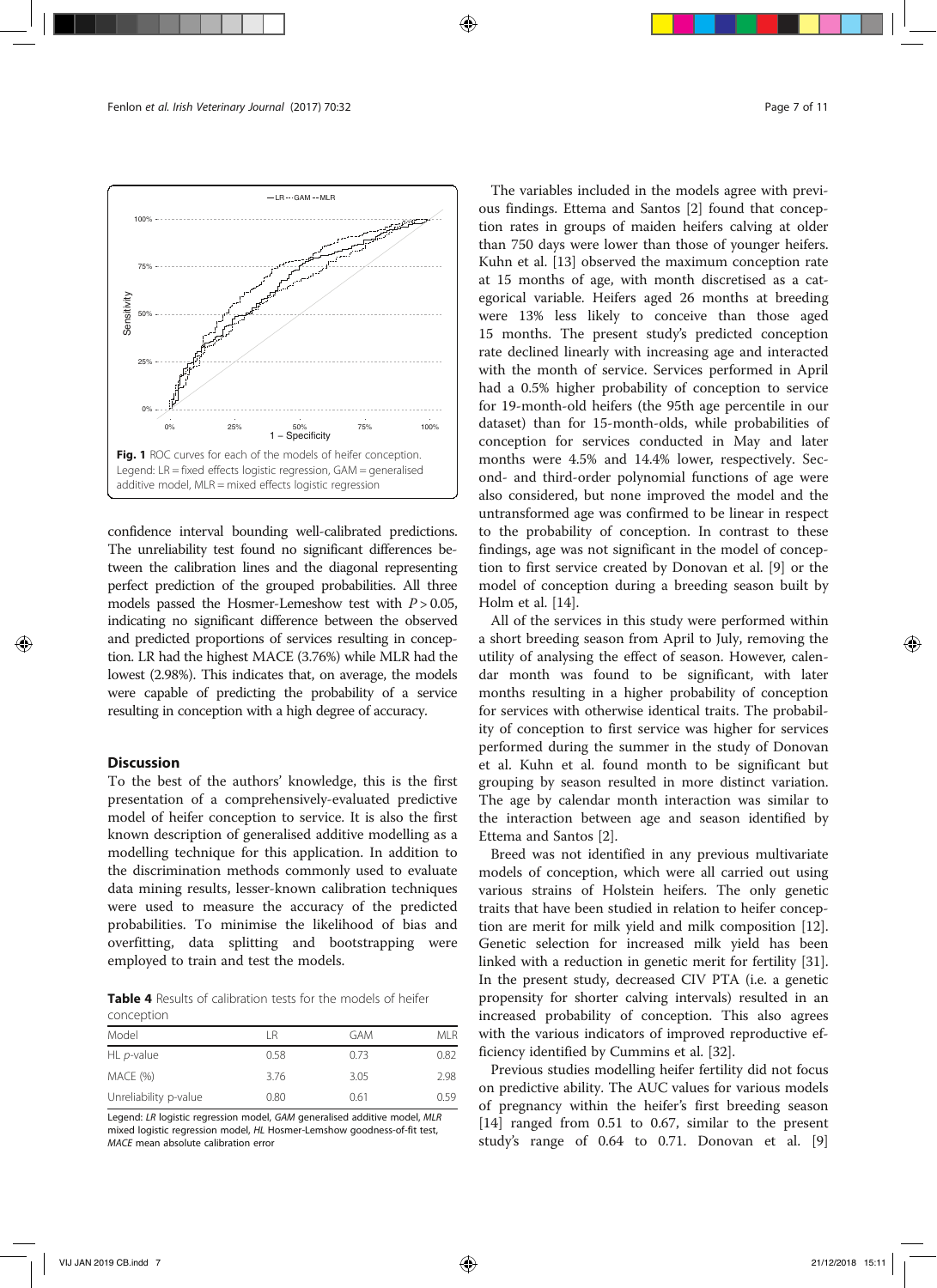100%  $90°$ 70 Rate 60% Concep vice 40%  $30^{o}$ 109 0%  $0\%$  $10%$ 20%  $30%$ 50%<br>Predicted Probability 60%  $70%$  $80%$ 90% 100% aós 100% 80 70% Rate ncep 50 δ Service 40% 20 10%  $0\%$ 40% 50% 60%<br>Predicted Probability  $10\%$  $20%$  $30\%$  $70%$ .<br>80° 9ó% 100% 100% 80% Rate Concep 50% Service  $40<sup>o</sup>$  $100$  $0\%$  $10%$  $20%$  $30\%$ 40% 50% 60%<br>Predicted Probability  $70\%$  $80\%$  $90\%$ 100% Fig. 2 Calibration plots for the models of heifer conception. Legend: Models top - bottom: logistic regression, generalised additive model, mixed logistic regression. The number of services in each group is indicated by the size of the point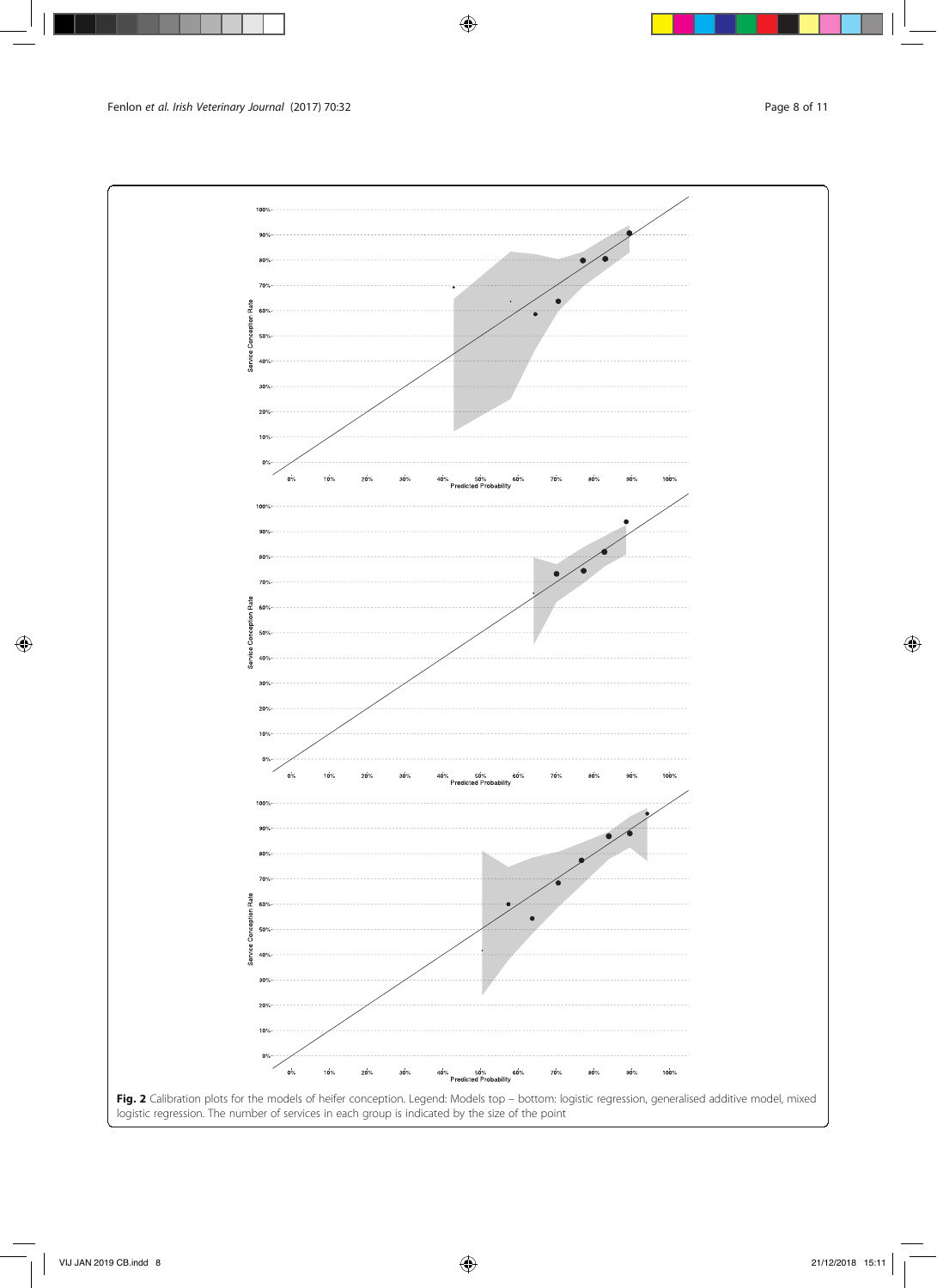calculated the Hosmer-Lemeshow goodness-of-fit test. Both of these previous studies [9, 14] carried out the evaluation on the same data used to train the model. Using external data, where possible, or splitting a dataset into training and testing sets are useful strategies to reduce the impact of overfitting [15].

The overall classification accuracy of each of this study's models was good at over 75%, but all three had low specificity and missed a large proportion of the negative services. For predicting the conception outcome of a single service, high specificity is important to avoid false positives, particularly as the conception rate in dairy heifers is typically high. As the specificity of MLR with the optimal discrimination threshold (52.63%) was significantly higher, this model is recommended as the most useful for decision-support. The on-farm use of the model could consist of ranking the heifers by their probability to conceive during oestrus and selecting the best heifers for more expensive treatments such as high genetic merit sires or sexed semen. Another potential decision-support application is the comparison of likelihoods at potential breeding times for individual heifers.

For events of a stochastic nature, absolute outcomes are not typically desired. Instead, the probability of the event is predicted and used to compare events with different characteristics or to determine an ultimate outcome with random number generation. In this case, accurate prediction of the event probability (i.e. good calibration) is more important than discrimination ability. Stochastic simulation of breeding requires accurate prediction of the probability of conception to correctly model overall reproductive behaviour. The three models performed similarly in most calibration tests. The group of values above the confidence interval in GAM was evidence of some poor accuracy in that probability region. In addition to its better discrimination performance, MLR had wellcalibrated predictions and low average error. Its range of predicted probabilities was the widest of the three models. This model was capable of predicting the probability of insemination to service with a high degree of accuracy and is the most suitable model for simulating heifer breeding. Odds ratios for MLR are provided in Table 5.

The accuracy of our models may be limited due to the nature of the data available for this study. Key assumptions were made that the heifers involved were truly pubertal before the breeding period, and that service events were performed at a true oestrus event. Hormonal tests to confirm ovarian activity are rarely carried out on commercial dairy farms. The results of the model pertain only to AI services and may not accurately represent the outcomes of natural bull services, which are typically carried out after an unsuccessful period of AI breeding. Further evaluation using bull service data would be needed to assess the predictive ability of our

Table 5 Odds ratios for the mixed logistic regression model of heifer conception

| Variable    | Odds Ratio (95% CI)    | $P$ -value   |
|-------------|------------------------|--------------|
| Breed       |                        | 0.53         |
| <b>FR</b>   | 1                      |              |
| <b>FRX</b>  | 1.21 (0.36-4.09)       |              |
| HO          | $1.19(0.71 - 1.98)$    |              |
| JE          | $0.85(0.37 - 1.97)$    |              |
| <b>JEX</b>  | $1.15(0.53 - 2.50)$    |              |
| <b>MO</b>   | $0.64$ $(0.28 - 1.47)$ |              |
| <b>NO</b>   | 1.79 (0.35-9.10)       |              |
| <b>NR</b>   | $0.47(0.22 - 1.02)$    |              |
| Other       | $0.64$ $(0.21 - 1.96)$ |              |
| Age (d/10)  | $1.00(0.96 - 1.04)$    | $\mathbf{1}$ |
| CIV         | $0.93(0.87 - 0.99)$    | 0.03         |
| Month       |                        | 1            |
| April       | 1                      |              |
| May         | 7.70 (0.58-101.92)     |              |
| June/July   | 146.98 (2.26-9560.94)  |              |
| Age * Month |                        | 0.10         |
| April       | 1                      |              |
| May         | $0.97(0.92 - 1.02)$    |              |
| June/July   | $0.92$ $(0.84 - 0.99)$ |              |

Legend: FR Friesian, FRX Friesian cross, HO Holstein, JE Jersey, JEX Jersey cross, MO Montbeliarde, NO Normande, NR Norwegian Red, CIV calving interval PTA Footnote 1: P-values are not calculated for the inclusion of individual effects where they are also involved in an interaction

model for natural services. The proposed utility of this model will be to simulate the performance of heifers within a whole-farm decision-support tool.

As described earlier, weight and BCS have been identified as factors that affect heifer fertility. Although neither has been significant in previous model-building [9, 14] and age is closely correlated with breeding weight [11], including them may potentially improve predictive ability. To facilitate this, weight and BCS recorded in a large study and/or measured regularly by commercial dairy farmers would be required. Records of clinical disease could also enhance the model. As shown in a similar study of lactating dairy cows [33], a more comprehensive model capable of predicting a wide range of probabilities has potential as a useful decision-support tool.

The MLR model includes the random effects of herd and year, which should account for potential differences in management. These may differ substantially between herds, but the model can predict the average pasturebased herd. The average herd conception rate could be calculated to estimate its difference from the average. If adequate historical data were available, the model could be recalibrated to fit a single herd.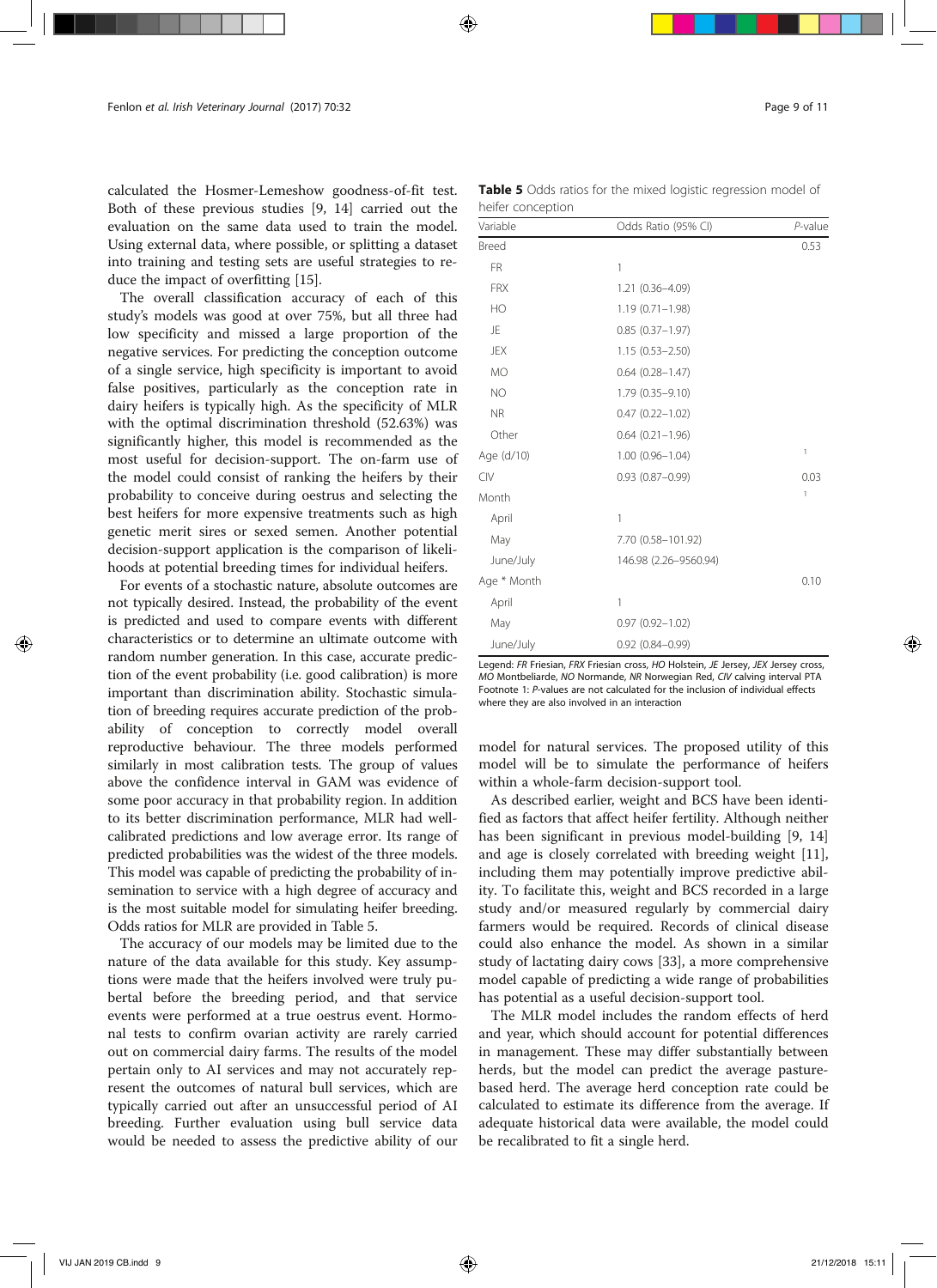The factors included in the models are within the capabilities of all farmers to record. The mixed regression model is interpretable and highly accurate at predicting the probability of conception to service in dairy heifers. Given that the model's performance in discrimination tests was poorer than in calibration tests, it is more suitable for simulation or overall herd prediction than for individual heifer decision-support. Because the findings are consistent with international literature, it is probable that the models are transferable to dairy systems with reproductive management similar to the typical Irish dairy farm [34, 35].

## **Conclusions**

The risk factors contained in the final mixed logistic regression model to predict the probability of conception to service in seasonal-calving pasture-based dairy heifers include variables related to age, time of service, and genetics. Relevant interactions were also studied. The findings corroborated the results of previous studies of similar systems and combined them in a multivariate model.

Our study also successfully demonstrated the benefits of evaluating the predictive ability of regression models with calibration tests. We suggest that the methods described be used, alongside traditional discrimination tests, to evaluate future models of epidemiological outcomes.

Lastly, the mixed regression model, which is based on easily recorded or simulated data, provides an accurate estimate of the probability of conception. This model will be valuable for the simulation of dairy heifer fertility in seasonal-calving pasture-based dairy production systems.

#### Acknowledgements

This research was funded by Dairy Research Ireland. The authors would like to thank Anne Geoghegan of Teagasc Moorepark for assistance in gathering the data used in this study. We also wish to thank the farmers involved in the UCD School of Veterinary Medicine's herd fertility consultancy program for their cooperation and data collection.

#### Funding

This research was funded by Dairy Research Ireland.

#### Availability of data and materials

The data are subject to third party restrictions.

#### Authors' contributions

All authors have read and approved the final manuscript.

Ethics approval and consent to participate NA

Consent for publication NA

#### Competing interests

All authors declare that they have no competing interests.

## Publisher's Note

Springer Nature remains neutral with regard to jurisdictional claims in published maps and institutional affiliations.

#### Author details

<sup>1</sup>UCD School of Computer Science, University College Dublin, Belfield, Dublin 4, Ireland. <sup>2</sup>UCD School of Veterinary Medicine, University College Dublin, Belfield, Dublin 4, Ireland. <sup>3</sup> Animal and Grassland Research and Innovation Centre, Teagasc, Moorepark, FermoyCounty CorkIreland.

#### Received: 23 May 2017 Accepted: 9 November 2017 Published online: 22 November 2017

#### References

- 1. Shalloo L, Cromie A, McHugh N. Effect of fertility on the economics of pasture-based dairy systems. Animal. 2014;8(Suppl 1):222–31.
- 2. Ettema JF, Santos JEP. Impact of age at calving on lactation, reproduction, health, and income in first-parity Holsteins on commercial farms. J Dairy Sci. 2004;87:2730–42.
- 3. Archbold H, Shalloo L, Kennedy E, Pierce KM, Buckley F. Influence of age, body weight and body condition score before mating start date on the pubertal rate of maiden Holstein–Friesian heifers and implications for subsequent cow performance and profitability. Animal. 2012;6:1143–51.
- 4. Ferrell CL. Effects of postweaning rate of gain on onset of puberty and productive performance of heifers of different breeds. J Anim Sci. 1982;55:1272–83.
- 5. Macdonald KA, McNaughton LR, Verkerk GA, Penno JW, Burton LJ, Berry DP, et al. A comparison of three strains of Holstein-Friesian cows grazed on pasture: growth, development, and puberty. J Dairy Sci. 2007;90:3993–4003.
- 6. Bergmann JA, Hohenboken WD. Prediction of fertility from calfhood traits of Angus and Simmental heifers. J Anim Sci. 1992;70:2611–21.
- 7. Brickell JS, Bourne N, McGowan MM, Wathes DC. Effect of growth and development during the rearing period on the subsequent fertility of nulliparous Holstein-Friesian heifers. Theriogenology. 2009;72:408–16.
- 8. Buskirk DD, Faulkner DB. Increased Postweaning gain of beef heifers enhances fertility and milk production. J Anim Sci. 1995;73:937–46.
- 9. Donovan GA, Bennett FL, Springer FS. Factors associated with first service conception in artificially inseminated nulliparous Holstein heifers. Theriogenology. 2003;60:67–75.
- 10. Wiltbank JN, Roberts S, Nix J, Rowden L. Reproductive performance and profitability of heifers fed to weigh 272 or 318 kg at the start of the first breeding season. J Anim Sci. 1985;60:25–34.
- 11. Sejrsen K, Purup S. Influence of prepubertal feeding level on milk yield potential of dairy heifers: a review. J Anim Sci. 1997;75:828–11.
- 12. Pryce JE, Simm G, Robinson JJ. Effects of selection for production and maternal diet on maiden dairy heifer fertility. Anim Sci. 2002;74:415–21.
- 13. Kuhn MT, Hutchison JL, Wiggans GR. Characterization of Holstein heifer fertility in the United States. J Dairy Sci. 2006;89:4907–20.
- 14. Holm DE, Thompson PN, Irons PC. The value of reproductive tract scoring as a predictor of fertility and production outcomes in beef heifers. J Anim Sci. 2009;87:1934–40.
- 15. Pearce J, Ferrier S. Evaluating the predictive performance of habitat models developed using logistic regression. Ecol Model. 2000;133:225–45.
- 16. Hosmer DW, Lemeshow S, Sturdivant RX. Applied logistic regression. Hoboken: Wiley; 2013.
- 17. Horan B, Dillon P, Faverdin P, Delaby L, Buckley F, Rath M. The interaction of strain of Holstein-Friesian cows and pasture-based feed systems on milk yield, body weight, and body condition score. J Dairy Sci. 2005;88:1231–43.
- 18. Somers JR, Huxley J, Lorenz I, Doherty ML, O'Grady L. The effect of lameness before and during the breeding season on fertility in 10 pasture-based Irish dairy herds. Ir Vet J. 2015;68:1–7.
- 19. ICBF. Understanding the economic breeding index (EBI). http://www.icbf.com/ services/herdplus/files/Understanding\_EBI.pdf. Date Accessed 8 Jan 2016. 2010.
- 20. Berry D, Shalloo L, Cromie A, Olori V, Veerkamp R, Dillon P, et al. The economic breeding index: a generation on. Technical report to the Irish Cattle Breeding Federation 2007. http://www.icbf.com/publications/files/ economic\_breeding\_index.pdf. Accessed 5 Apr 2017.
- 21. R Core Team. R: a language and environment for statistical computing. 2015. http://www.r-project.org. Accessed 11 Aug 2016.
- 22. Kuhn M, Wing J, Weston S, Williams A, Keefer C, Engelhardt A, et al. Caret: classification and regression training. 2016. http://cran.r-project.org/ package=caret. Accessed 5 Jul 2017.
- 23. Hastie TJ, Tibshirani RJ. Generalized additive models. Boca Raton: CRC Press; 1990.
- 24. Matthews BW. Comparison of the predicted and observed secondary structure of T4 phage lysozyme. BBA — Protein Struct. 1975;405:442–51.